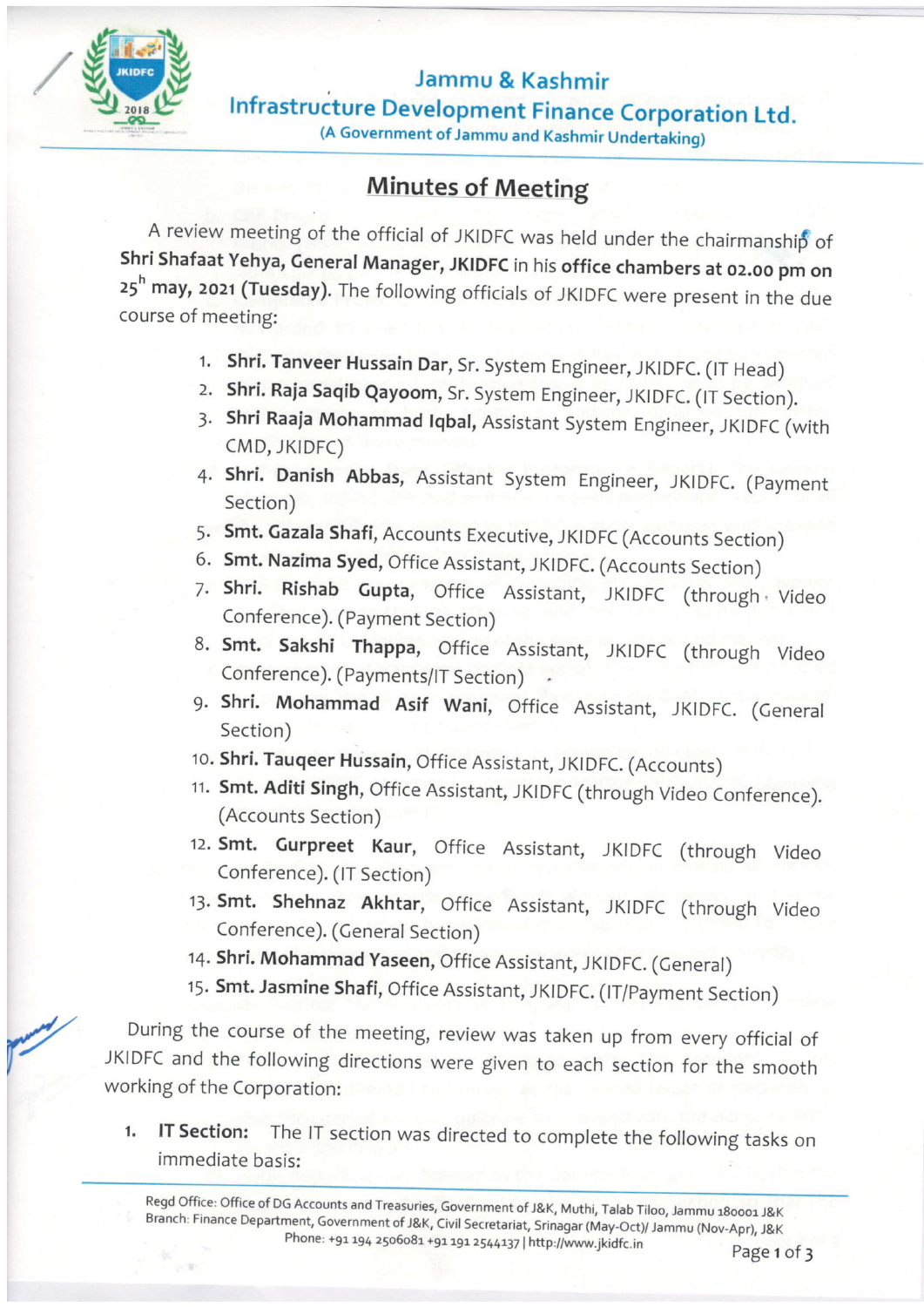a. Non Initiated Projects: In terms of Non-Initiated projects, the IT Section was directed to forward reminders to the Departments and seek regular updates regarding the same. The file to be submitted for the information of Hon'ble Lieutenant Governor, J&K.

L

Ĭ

- b. CRF Projects: Certificate to be designed and forwarded to the Public Works (R&B) Department which further shall be uploaded on the JKIMS portal before making any payments.
- c. Completed Projects: List of the physically completed projects shall be forwarded to the Physical Verification Teams constituted at each district in the Union Territory of Jammu & Kashmir. It was also directed that internal physical verification teams in JKIDFC shall be assigned with projects of both Jammu & Kashmir divisions for further verification of these projects.
- d, Self-Assessment Form (weekly Performance Report): The ceneral Manager, JKIDFC directed to frame a weekly performance report of all the officers/officials working in JKIDFC in order to assess performance on weekly, monthly basis and annual basis.
- e. MIS Reports: The progress of remaining MIS Reports and Payment Tracking System shall be taken up with NIC Team, JKIMS portal and shall ensure the incorporation of the same in time bound manner.
- f. Procurement of Hardware on GeM portal: The lT Section was directed to procure the already approved Hardware on GeM portal through bidding process in time bound manner.
- g. Dashboard viewing of Chairman & Managing Director, JKIDFC: The ASE (I), JKIDFC to regularly update the worthy CMD, JKIDFC regarding the portal and payments.
- 2. Payment Section: The Payment Section was directed to process all the files received on the JKIMS portal immediately without any delays so that the payments shall reach to the beneficiaries in a time bound manner. To ensure all payment files processed and no pendency on portal ensured everyday.
- 3. Accounts Section: The Accounts Section, JNDFC was directed to complete the following tasks on immediate basis:
	- a. Expression of Interest for Rs. 2000 crore: The Accounts Section, JKIDFC was directed to process all the related issues immediately so that the Loan of Rs 2000.00 crore be finalized with the Banks or other Financial Institutions.
	- b. Audit Report: It was directed by the General Manager, JKIDFC that the Audit Report may be finalized by the Accounts Section so that the